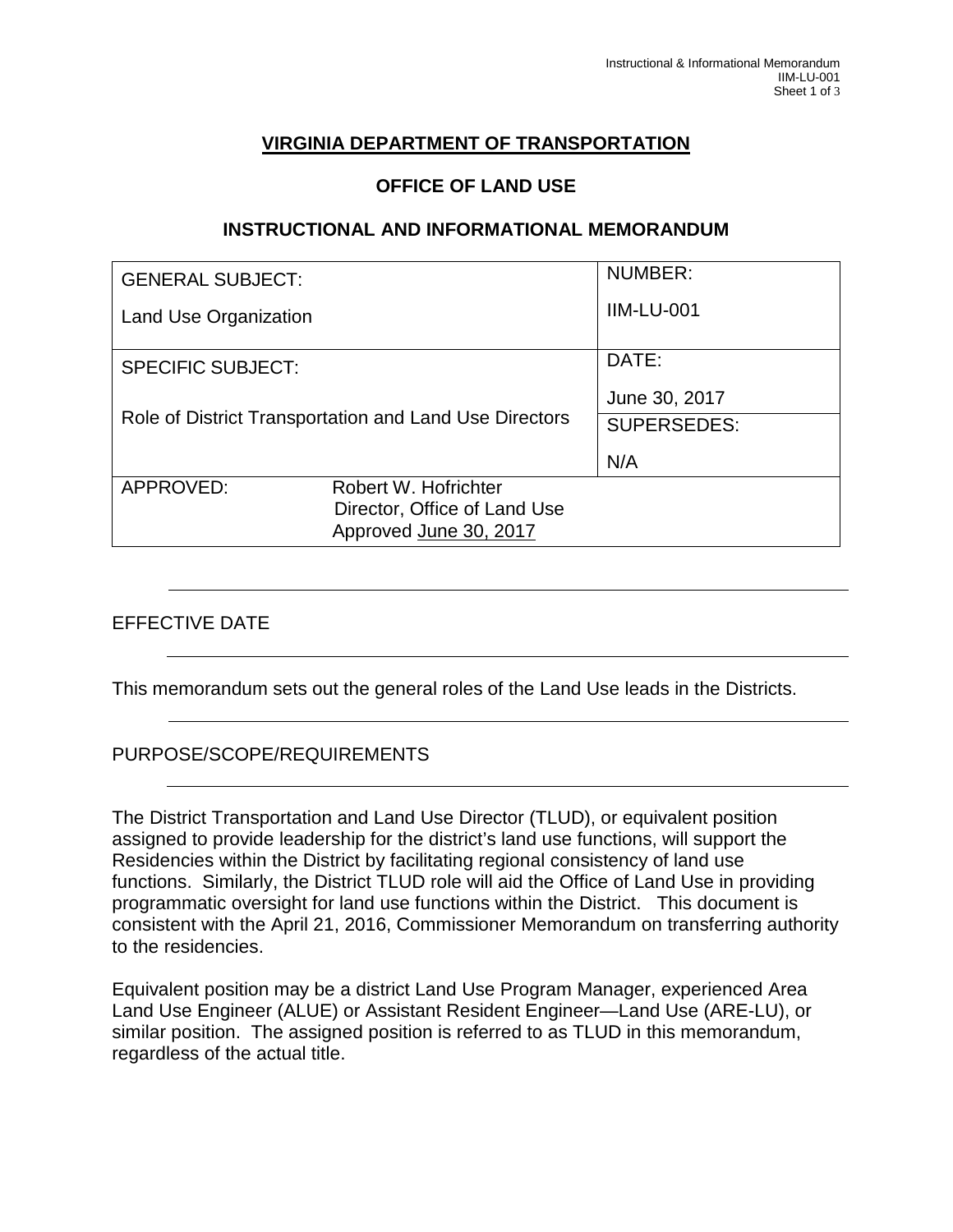Due to Northern Virginia District's unique organizational model, the role of the equivalent position is significantly different and is not documented in this memorandum.

### PROCEDURES

The TLUD provides guidance, support, and leadership to land use staff, which promotes development & economic growth opportunities in Virginia. This position serves as the liaison providing consistent application of the VDOT regulatory and policy requirements between the Office of Land Use (located in the Central Office), the District, and the Residency. TLUD duties generally include but are not limited to:

- Ensure effective and consistent application of VDOT Land Use Regulations, best practices, policies, and design standards throughout their District.\*
- Work with Central Office Land Use Office staff to develop and promote materials, webinars, roundtable discussions, regional land use summits, and similar activities to increase the knowledge of VDOT Residency land use staff, local government partners, consultant engineering firms and developers. They assist in making revisions to materials as needed to improve the land use function.\*
- Solicit feedback from the Residency, land use supporting specialists, and the land development community. They discuss, and make recommendations on how to improve land development processes, customer service, and turn-around time for review submittals.
- Review and make recommendations to Central Office Land Use Office staff regarding proposed and existing land use policies and procedures, and manuals, in conjunction and coordination with the Residencies.
- Facilitate the transfer of knowledge and best practices for Land Use consistently to the Residencies in their District.
- Review, make recommendations, and gain approval for exceptions and waivers for Land Use submitted to the District Administrator upon Residency concurrence. Approve waivers, if delegated from the District Administrator to the Transportation Land Use Director, upon Residency concurrence in accordance with [IIM-LU-501.](https://insidevdot.cov.virginia.gov/Search/Pages/corpdocsearchresults.aspx?k=%22office%20of%20land%20use%22&r=vdotoffice%3D%22ARIBT2ZmaWNlIG9mIExhbmQgVXNlCnZkb3RvZmZpY2UBAl4iAiIk%22)\*
- Ensure Limited Access Control Change requests associated with land development requests are processed efficiently.
- Serve on the TLUD Committee to promote the application of land use regulations consistently across the Department.
- Monitor the District Land Use Budget, coordinating with the Residencies regarding unexpected expenditures and potential overruns or underexpenditures.
- Provide guidance and binding recommendations to Residencies for highway additions, abandonments, and discontinuances.
- Provide oversight of Access Management Regulations, and permits for Local Administered Projects.\* Coordinate with ALUE or ARE-LU to provide technical